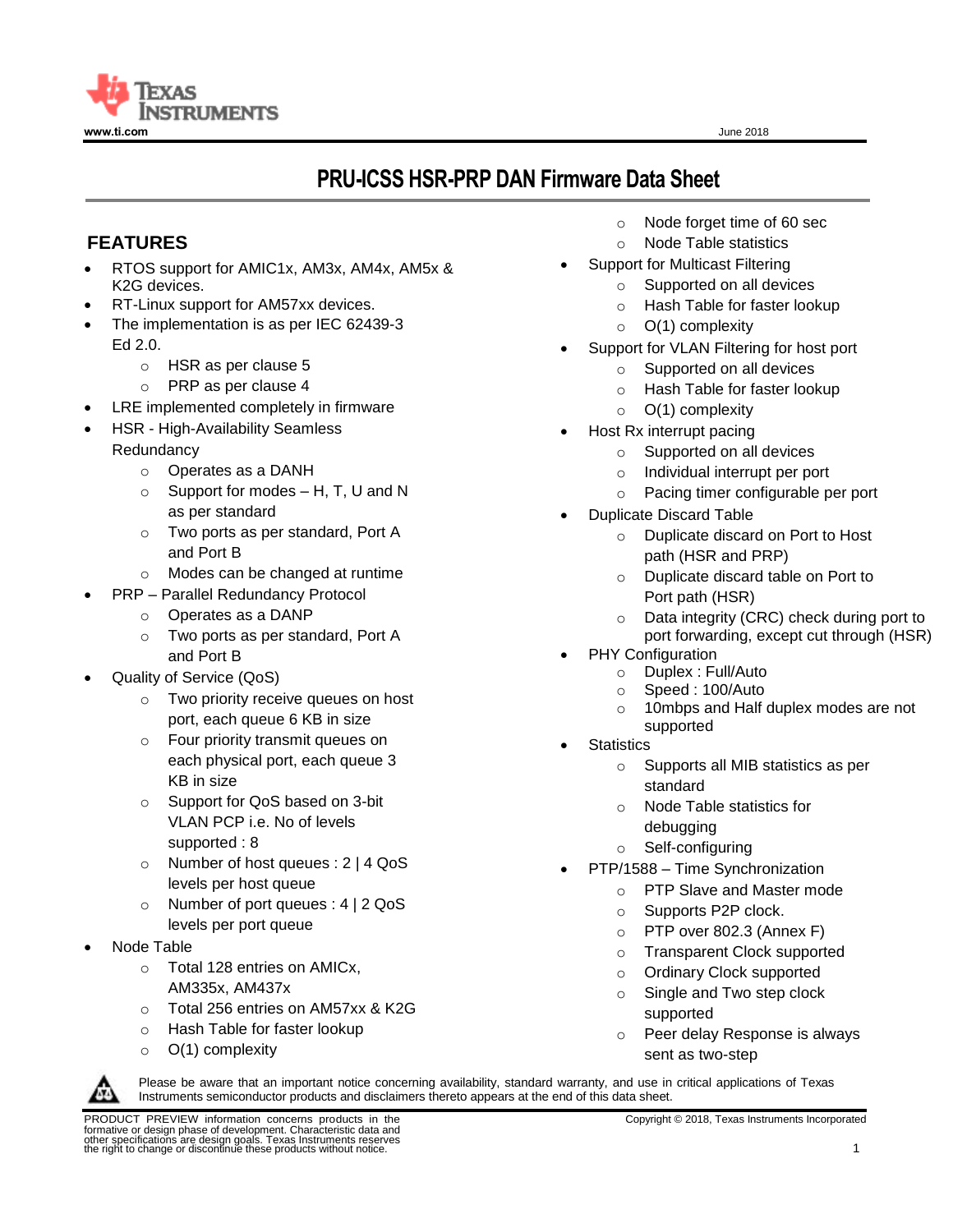

- 1 ms buffering per port
- Multicast and Broadcast storm prevention per port
- Interrupt for Link loss detection.
	- o Link loss detection in under 200us
	- o Callback API's to perform tasks related to change in network topology
- PHY Configuration
	- o Duplex : Full/Auto
	- o Speed : 100/Auto
	- o 10mbps and Half duplex modes are not supported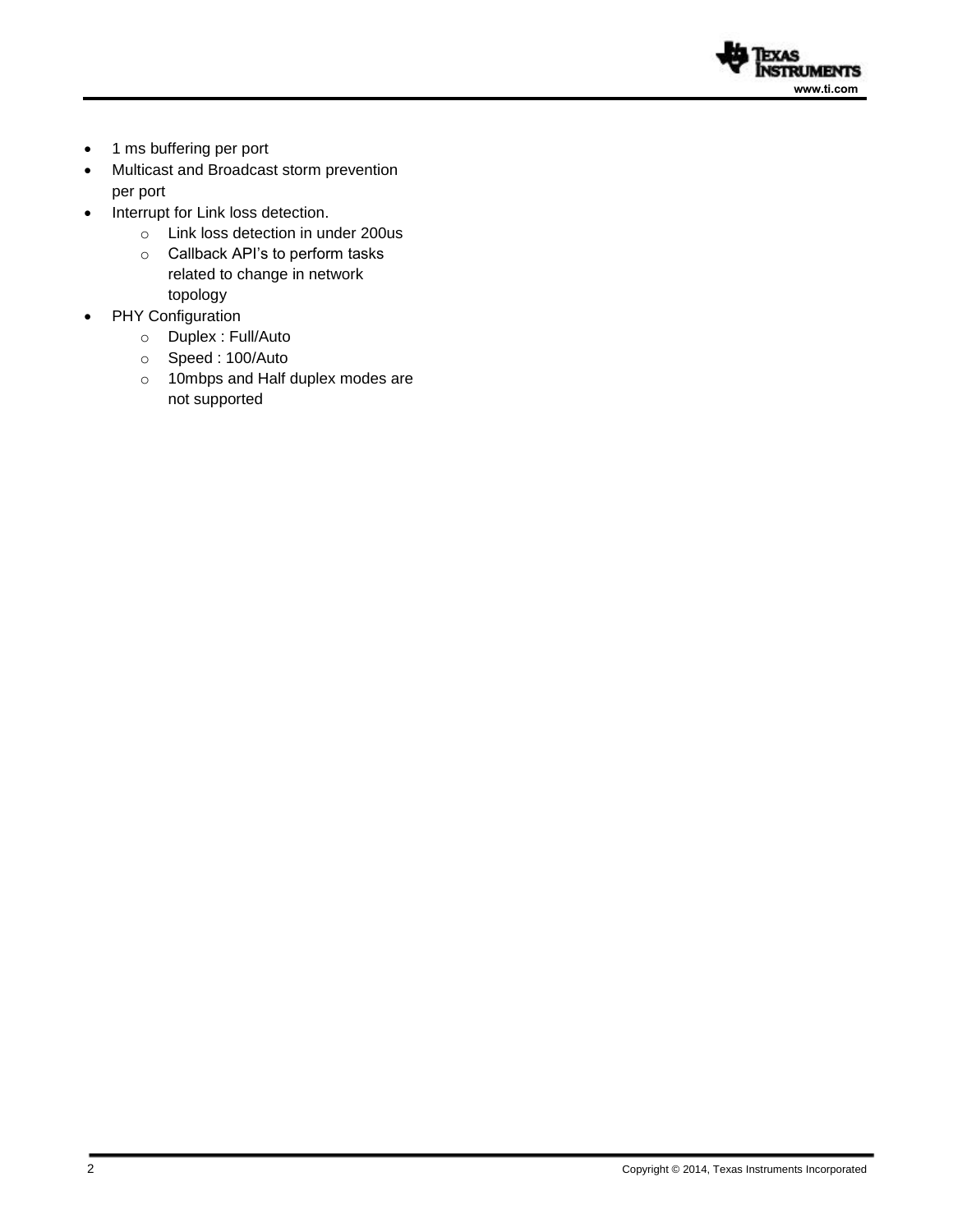

**www.ti.com** 

#### **Description**

PRU-ICSS HSR PRP DAN firmware implements HSR + PTP and PRP DANH and DANP functionality respectively integrated into AM335x, AM437x and AM57x class of devices. PRU-ICSS HSR PRP software from TI can be used by customers to add HSR/PRP DAN functionality on top of Processor SDK to Sitara processors.



HSR and PRP are Layer 2 redundancy protocols, they exist as a LRE between the MAC and Network layer above providing a transparent view of the MAC below to the application. Every packet is duplicated by the HSR/PRP driver on it's way out and only a single copy of the duplicates arriving is forwarded to Host.

The HSR/PRP driver layer replaces the Rx and Tx API's from EMAC LLD with it's own implementation of Rx and Tx functions. The API structure remains the same but the internals change to provide an LRE. Other tasks like link management, MDIO etc are still performed by the EMAC LLD. The additional feature in firmware is PTP.

HSR/PRP DAN firmware for PRU-ICSS is a black box product maintained by TI. HSR/PRP driver allows loading and run HSR/PRP firmware and interface with the firmware.

HSR/PRP Driver is provided in full source so that customers can adapt this implementation to own hardware and Operating Systems. This driver provides stack interface for queue management, Rx, Tx, PTP Configuration, management.

Operating System, Switch Driver (ICSS EMAC LLD), TCP/IP Stack (NDK) and associated documentation is available through Processor SDK. See Software section for details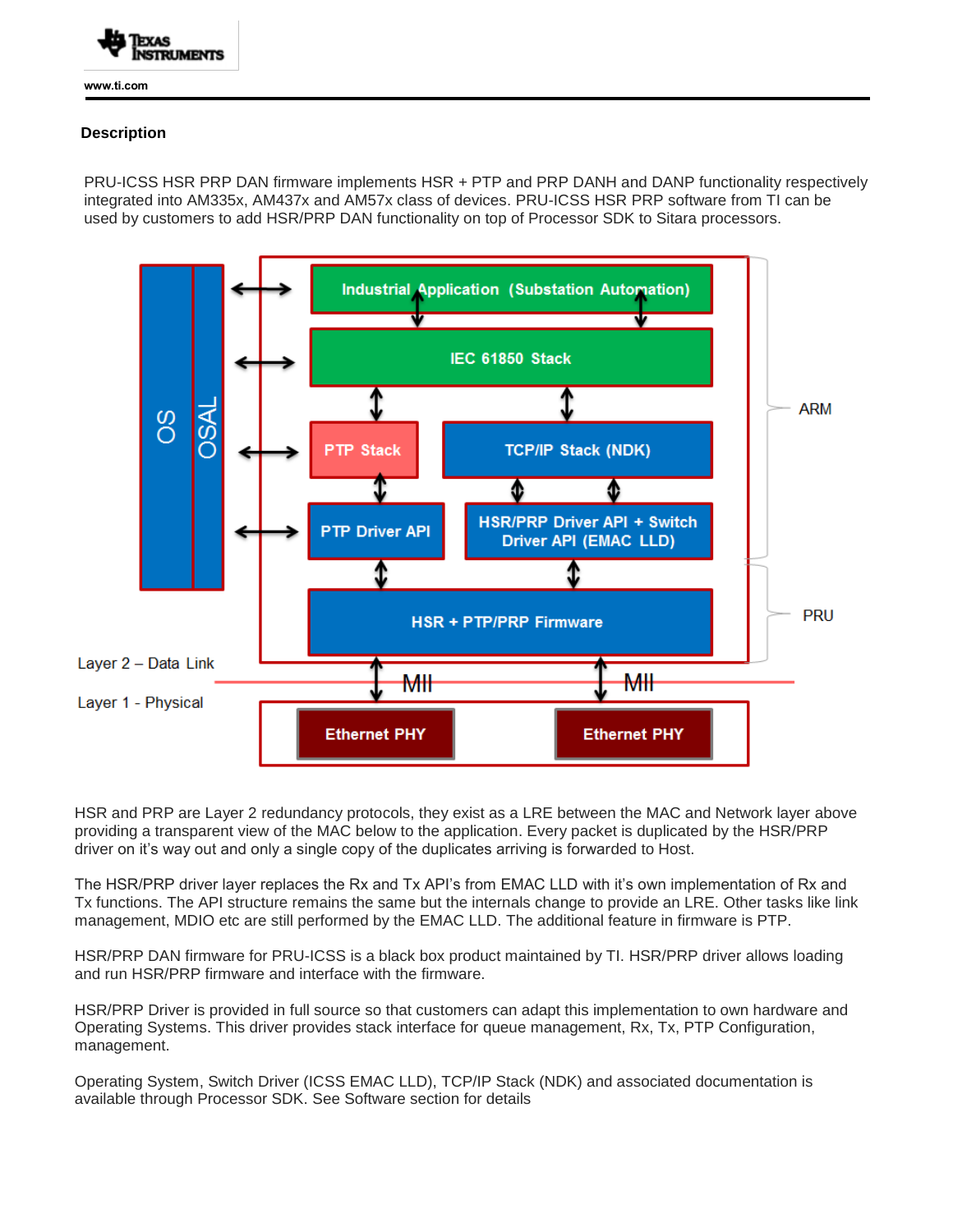

### **Performance Summary**

 A 300 MHz CPU speed is sufficient to support a simple IO or sensor application. More complex applications can use higher speed grades of up to 1.5 GHz. The PRU core speed remains 200 MHz for all speed grades.

#### **Memory Summary**

This section describes memory usage of the HSR/PRP PRU-ICSS firmware and Cortex-A driver.

#### **Table 1 HSR/PRP PRU-ICSS Firmware Memory Statistics**

#### **AM335x/AM437x/AMIC11x**

|                               | <b>HSR</b>        |                | <b>PRP</b>        |                |                                                      |
|-------------------------------|-------------------|----------------|-------------------|----------------|------------------------------------------------------|
| <b>Memory</b><br>(in bytes)   | Program<br>memory | Data<br>memory | Program<br>memory | Data<br>memory | <b>Remarks</b>                                       |
| PRU <sub>0</sub>              | 7696              | 8192           | 7072              | 8192           | Statistics + DBG variables + Host<br>duplicate table |
| PRU <sub>1</sub>              | 7152              | 7968           | 6740              | 7968           | Queue context + Statistics + port duplicate<br>table |
| <b>PRU-ICSS</b><br>SHARED RAM | <b>NA</b>         | 11968          | <b>NA</b>         | 11968          | Buffer descriptors + PTP + Node Table                |
| L3 OCMC RAM                   | <b>NA</b>         | 54272          | <b>NA</b>         | 54272          | <b>Receive and Transmit Queues</b>                   |

### **AM57xx/K2G**

|                               |                   | <b>HSR</b>     | <b>PRP</b>        |                |                                                      |
|-------------------------------|-------------------|----------------|-------------------|----------------|------------------------------------------------------|
| <b>Memory</b><br>(in bytes)   | Program<br>memory | Data<br>memory | Program<br>memory | Data<br>memory | <b>Remarks</b>                                       |
| PRU <sub>0</sub>              | 7552              | 6536           | 7552              | 7576           | Statistics + DBG variables + Host<br>duplicate table |
| PRU <sub>1</sub>              | 7188              | 7968           | 6768              | 7968           | Queue context + Statistics + port duplicate<br>table |
| <b>PRU-ICSS</b><br>SHARED RAM | <b>NA</b>         | 16128          | <b>NA</b>         | 16128          | Buffer descriptors + PTP + Node Table                |
| L3 OCMC RAM                   | <b>NA</b>         | 54272          | <b>NA</b>         | 54272          | <b>Receive and Transmit Queues</b>                   |

#### **Hardware Requirements**

- Sitara Processor with PRU-ICSS IP and HSR/PRP support
- HSR/PRP implementation uses following interrupts mapped to Host Interrupt Controller

| <b>Stack/application interrupts</b> |                       |                                                      |  |  |
|-------------------------------------|-----------------------|------------------------------------------------------|--|--|
| <b>Firmware interrupt</b>           | <b>Host Interrupt</b> | <b>Remarks</b>                                       |  |  |
| <b>Frame Receive</b>                | PRU_ICSS_EVTOUT0      | Notifies host when firmware has stored a frame in    |  |  |
|                                     |                       | host receive queue                                   |  |  |
| Tx Callback Interrupt               | PRU ICSS EVTOUT3      | Raised when a PTP/1588 frame which requires Tx       |  |  |
|                                     |                       | Timestamping is sent out                             |  |  |
| Link 0                              | PRU ICSS EVTOUT6      | Interrupt is raised when the Link on MII0 port comes |  |  |
|                                     |                       | up or goes down                                      |  |  |
| Link 1                              | PRU ICSS EVTOUT6      | Interrupt is raised when the Link on MII1 port comes |  |  |
|                                     |                       | up or goes down                                      |  |  |

HSR + PTP implementation makes use of one channel of EDMA for PTP implementation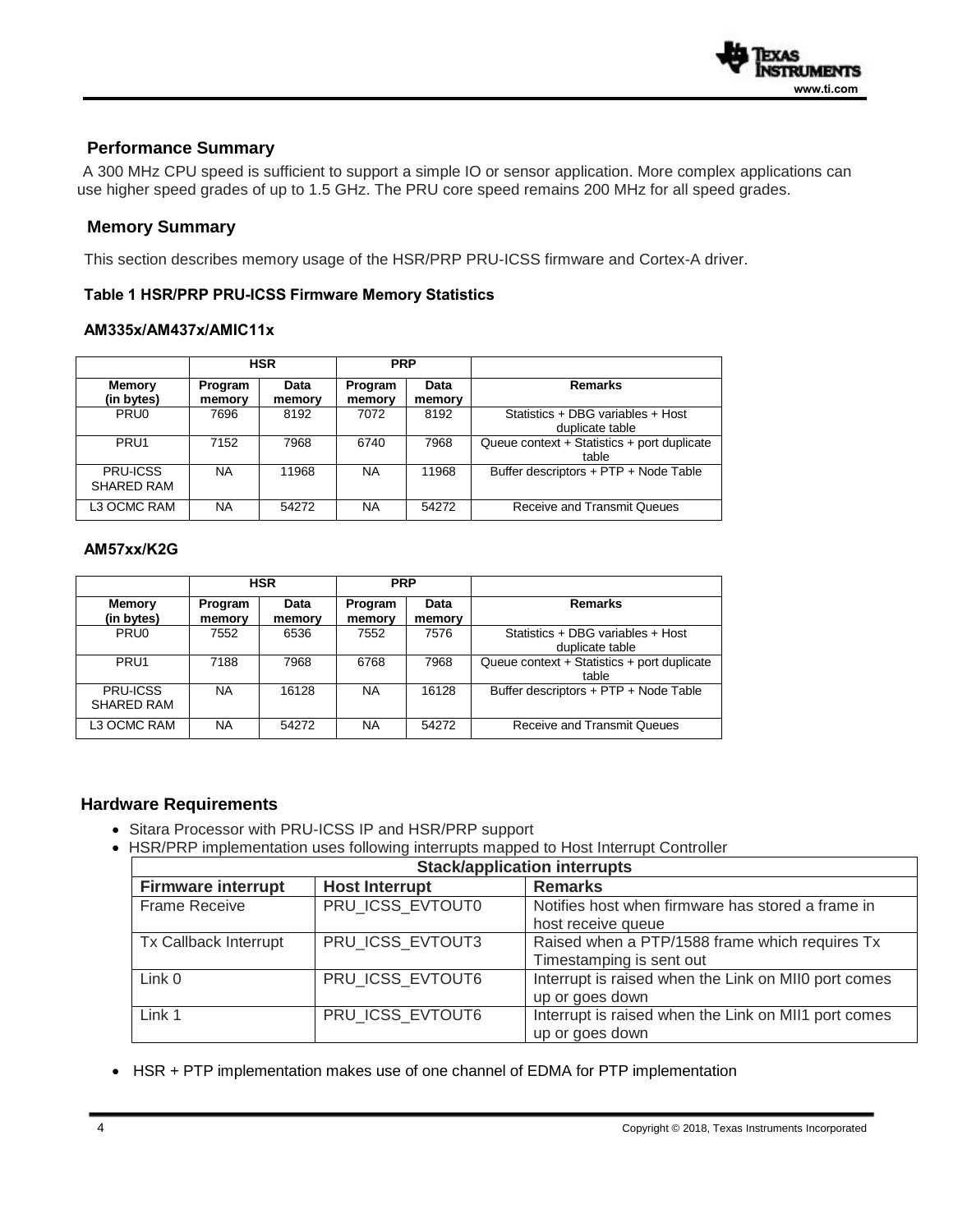

**www.ti.com** 

 HW signals required to implement HSR/PRP DAN functionality is shown below, this info needs to be used in conjunction with<http://www.ti.com/tool/PINMUXTOOL>

#### **NOTE: w.r.t prX, X is 1 or 2 (respectively PRU-ICSS1 and PRU-ICSS2 – refer to SOC TRM for availability)**

| Table 2 PRU-ICSS signals required for HSR/PRP functionality |                 |                                        |  |  |  |  |
|-------------------------------------------------------------|-----------------|----------------------------------------|--|--|--|--|
| <b>Signal name</b>                                          |                 | <b>Description</b>                     |  |  |  |  |
| <b>PRU-ICSS MDIO</b>                                        |                 |                                        |  |  |  |  |
| prX mdio mdclk                                              | Mandatory       | MDIO clock                             |  |  |  |  |
| prX_mdio_data                                               | Mandatory       | MDIO data                              |  |  |  |  |
| <b>PRU-ICSS MII PORTO</b>                                   |                 |                                        |  |  |  |  |
| <b>PRU-ICSS MII PORT1</b>                                   |                 |                                        |  |  |  |  |
|                                                             |                 |                                        |  |  |  |  |
| prX_mii_mt0_clk                                             | Mandatory       | MII0 and MII1 transmit clock           |  |  |  |  |
| prX_mii_mt1_clk                                             |                 |                                        |  |  |  |  |
| prX mii0 txd3                                               | Mandatory       | MII0 and MII1 transmit data3           |  |  |  |  |
| prX mii1 txd3                                               |                 |                                        |  |  |  |  |
| prX mii0 txd2                                               | Mandatory       | MII0 and MII1 transmit data2           |  |  |  |  |
| prX mii1 txd2                                               |                 |                                        |  |  |  |  |
| prX mii0 txd1                                               | Mandatory       | MII0 and MII1 transmit data1           |  |  |  |  |
| prX_mii1_txd1                                               |                 |                                        |  |  |  |  |
| prX_mii0_txd0                                               | Mandatory       | MIIO and MII1 transmit data0           |  |  |  |  |
| prX mii1 txd0                                               |                 |                                        |  |  |  |  |
| prX_mii0_rxd3                                               | Mandatory       | MII0 and MII1 receive data3            |  |  |  |  |
| prX_mii1_rxd3                                               |                 |                                        |  |  |  |  |
| prX_mii0_rxd2                                               | Mandatory       | MII0 and MII1 receive data2            |  |  |  |  |
| prX_mii1_rxd2                                               |                 |                                        |  |  |  |  |
| prX_mii0_rxd1                                               | Mandatory       | MII0 and MII1 receive data1            |  |  |  |  |
| prX mii1 rxd1                                               |                 |                                        |  |  |  |  |
| prX_mii0_rxd0                                               | Mandatory       | MII0 and MII1 receive data0            |  |  |  |  |
| prX mii1 rxd0                                               |                 |                                        |  |  |  |  |
| prX mii0 txen                                               | Mandatory       | MII0 and MII1 TX enable                |  |  |  |  |
| prX_mii1_txen                                               |                 |                                        |  |  |  |  |
| prX mii mr0 clk                                             | Mandatory       | MII0 and MII1 receive clock            |  |  |  |  |
| prX_mii_mr1_clk                                             |                 |                                        |  |  |  |  |
| prX_mii0_rxdv                                               | Mandatory       | MII0 and MII1 RX data valid            |  |  |  |  |
| prX_mii1_rxdv                                               |                 |                                        |  |  |  |  |
| prX_mii0_rxer                                               | Mandatory       | MII0 and MII1 RXERR                    |  |  |  |  |
| prX mii1 rxer                                               |                 |                                        |  |  |  |  |
| prX mii0 rxlink                                             | Optional        | For fast link loss detection - connect |  |  |  |  |
| prX mii1 rxlink                                             |                 | LED LINK/LED SPEED from PHY here and   |  |  |  |  |
|                                                             |                 | enable MLINK mode in MDIO              |  |  |  |  |
| PRU-ICSS PTP/1588 Clocks (Network clock synchronization)    |                 |                                        |  |  |  |  |
| prX_edc_sync0_out                                           | Recommended     | SYNC0 out - Time synchronized OUT0     |  |  |  |  |
|                                                             | (for PTP/1588   |                                        |  |  |  |  |
|                                                             | capable slaves) |                                        |  |  |  |  |

## **References**

- 1. High-availability Seamless Redundancy (HSR) Ethernet for Substation Automation Reference **[Design](http://www.ti.com/tool/TIDEP0053)**
- 2. [Parallel Redundancy Protocol \(PRP\) Ethernet Reference Design for Substation Automation](http://www.ti.com/lit/ug/tidubn6/tidubn6.pdf)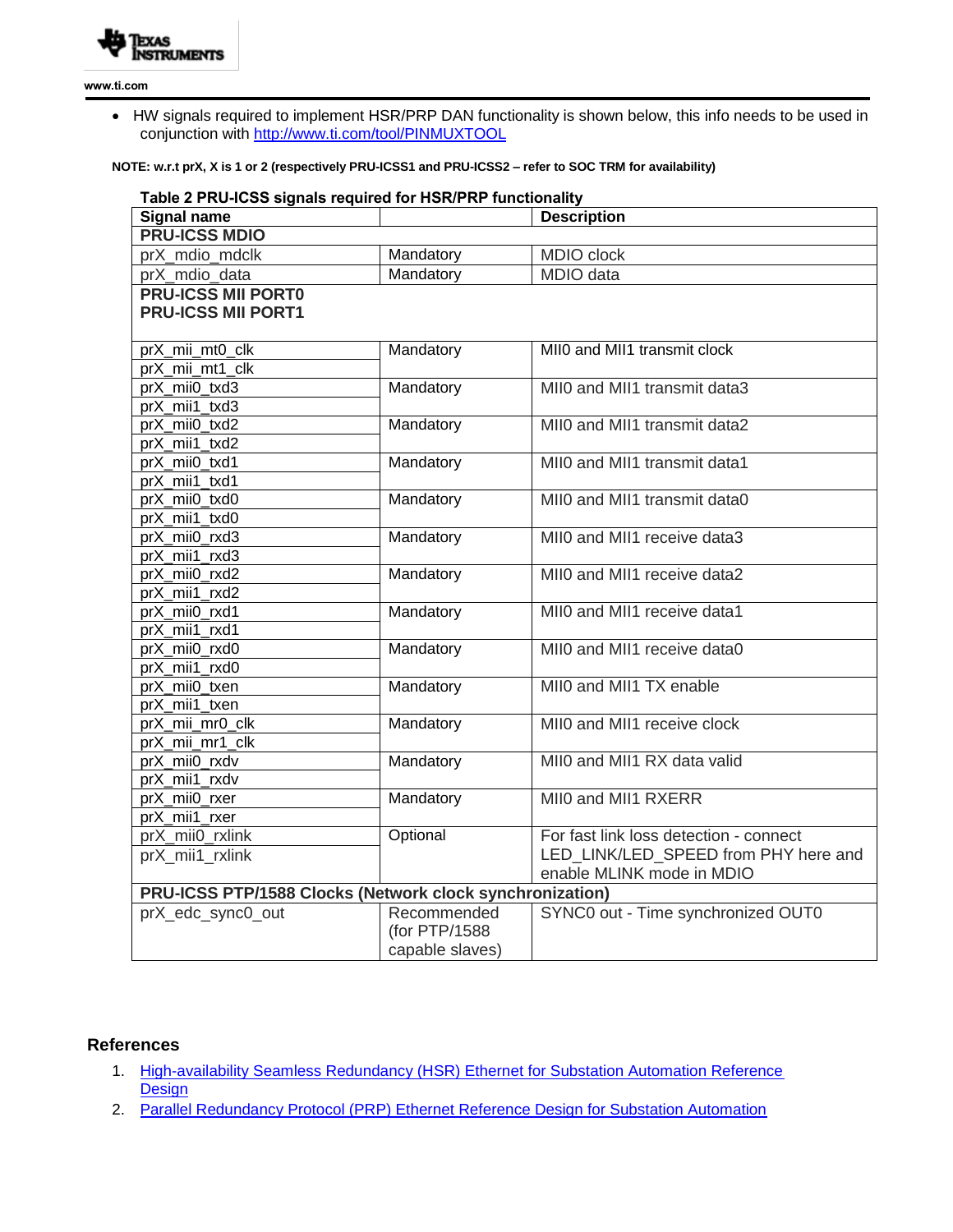

# 3. HSR/PRP DAN [Developer Guide](http://processors.wiki.ti.com/index.php/ICSS_HSR_PRP_Developer_Guide)

# **Acronyms**

| Acronym         | <b>Description</b>                                                  |
|-----------------|---------------------------------------------------------------------|
| AL              | <b>Application Layer</b>                                            |
| <b>ASIC</b>     | Application Specific Integrated Circuit                             |
| DL              | Datalink Layer                                                      |
| <b>HSR</b>      | High-Availability Seamless Redundancy protocol                      |
| <b>PRP</b>      | <b>Parallel Redundancy Protocol</b>                                 |
| <b>DAN</b>      | <b>Dual Attached Node</b>                                           |
| <b>DANH</b>     | Dual Attached Node (HSR)                                            |
| <b>DANP</b>     | Dual Attached Node (PRP)                                            |
| <b>LRE</b>      | <b>Link Redundancy Entity</b>                                       |
| <b>ISR</b>      | <b>Interrupt Service Routine</b>                                    |
| <b>MDIO</b>     | Management Data Input Output                                        |
| MII             | Media Independent Interface                                         |
| <b>OS</b>       | <b>Operating Systems</b>                                            |
| <b>PRUSS</b>    | Programmable Real-Time Unit Sub System                              |
| <b>PRU-ICSS</b> | Programmable Real-Time Unit - Industrial Communication Sub System - |
|                 | PRUSS with industrial communication support                         |
| PTP-1588        | Precision Time Protocol (IEEE time synchronization protocol)        |
| <b>RPI</b>      | <b>Requested Packet Interval</b>                                    |